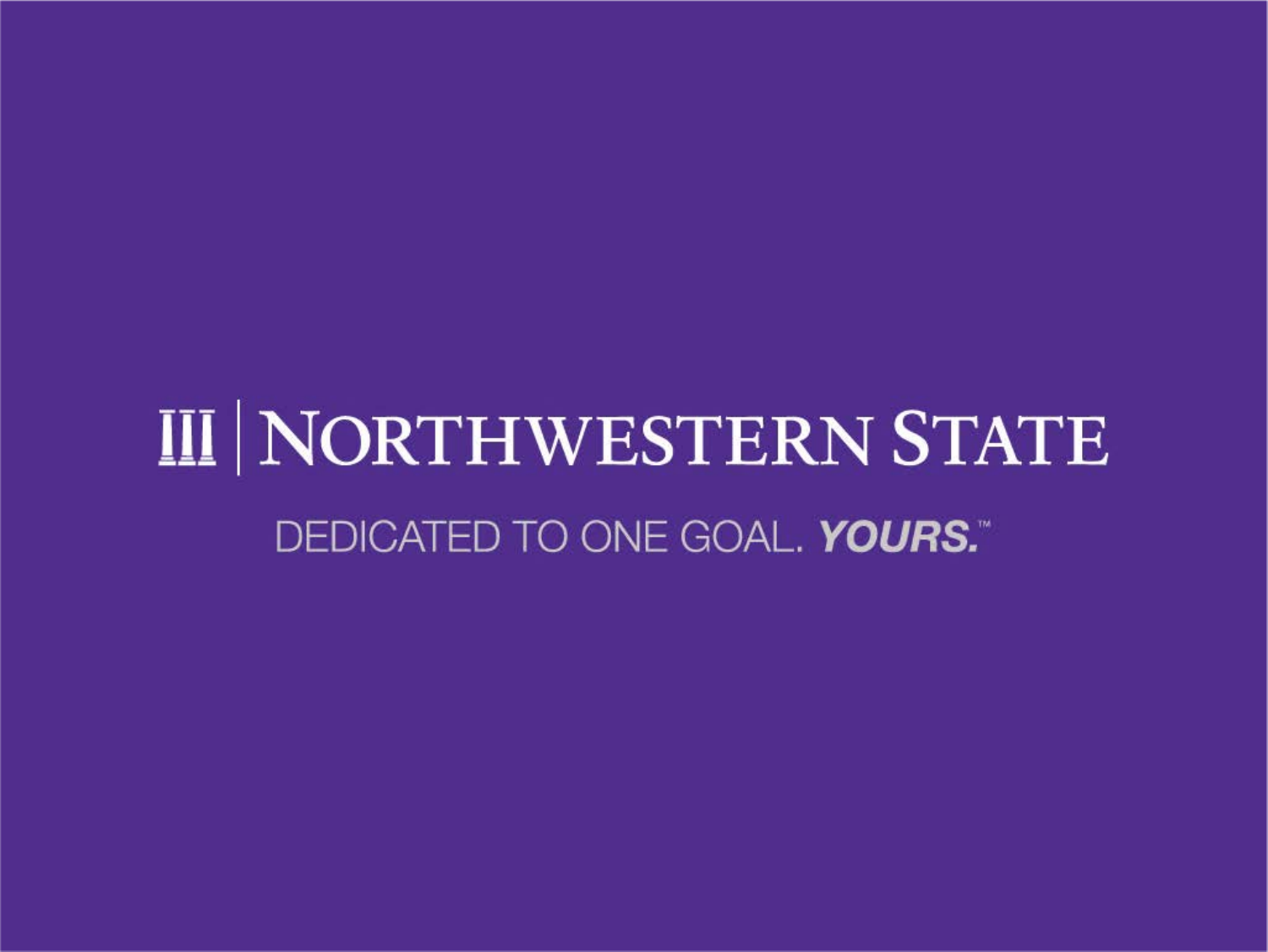### QEP: Experiential Learning

*Purposes of Forum*

- To promote awareness of QEP
- To review progress to date, including QEP proposal
- To introduce
	- ∞ Definition of experiential learning ∞ High impact educational practices ∞ Eight principles of experiential learning
- To receive feedback

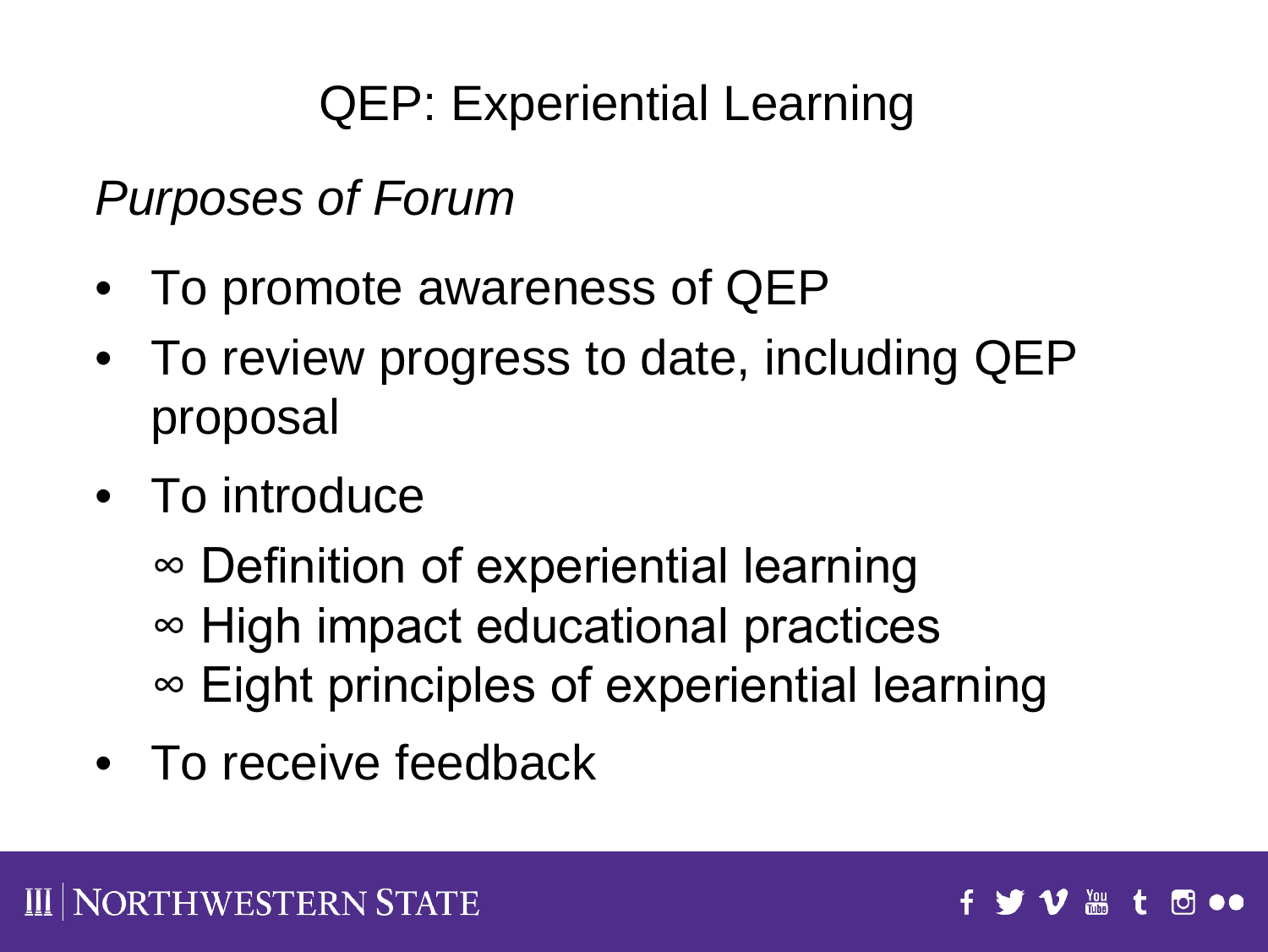### What is a Quality Enhancement Plan (QEP)?

- An action plan for improving student learning
- An opportunity to enhance institutional quality and effectiveness
- A requirement of the SACSCOC reaffirmation process
- An integral part of the mission statement and strategic framework

**You** 

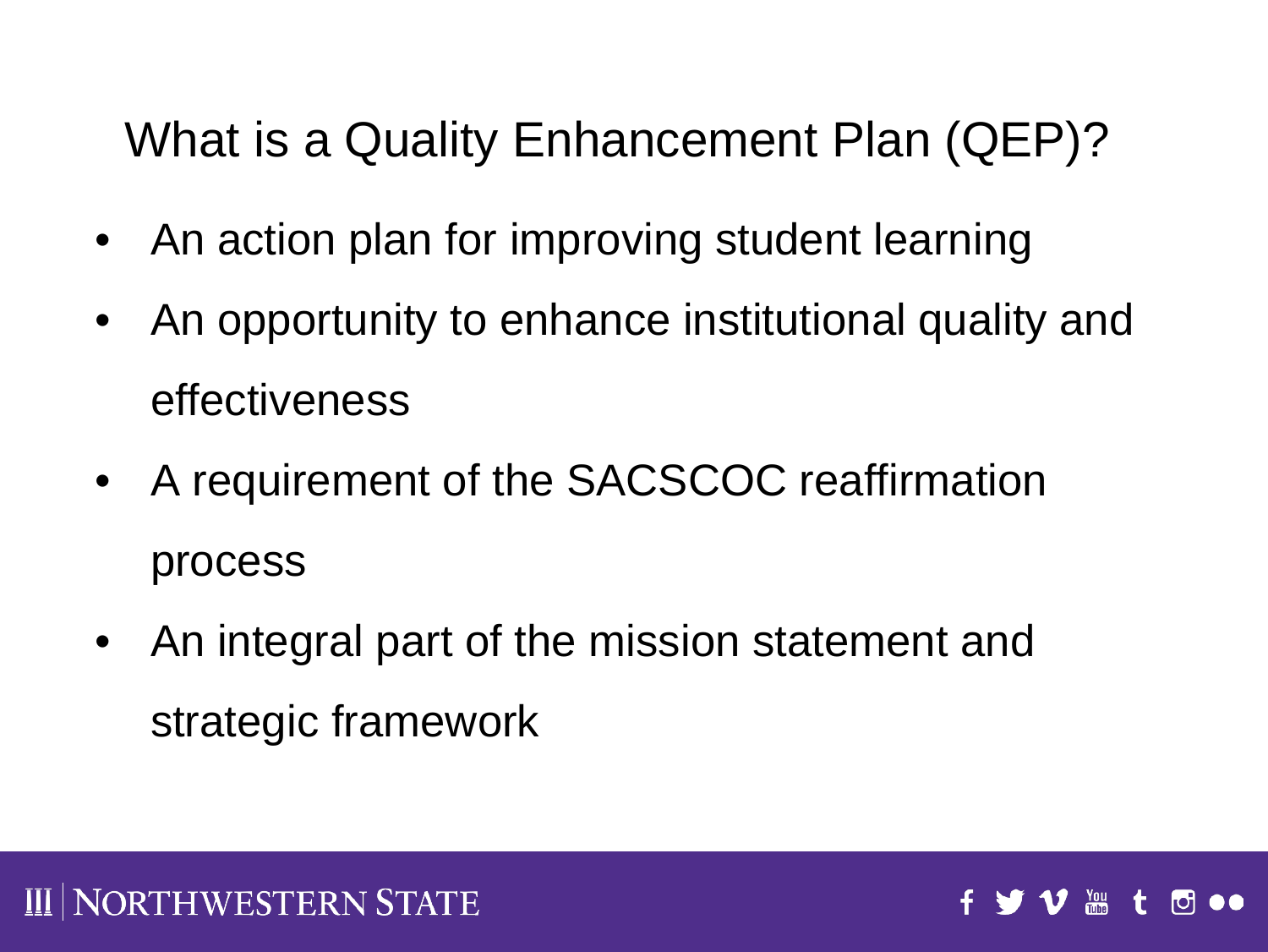### QEP Progress to Date

- QEP Steering Committee consisted of 10 members (6 faculty members, 1 staff member, & 3 students)
- Committee met four times, beginning in December 2014, and presented findings to University community (March 2015)
- Survey administered to faculty, staff, students regarding potential QEP topics during April 2015

**You**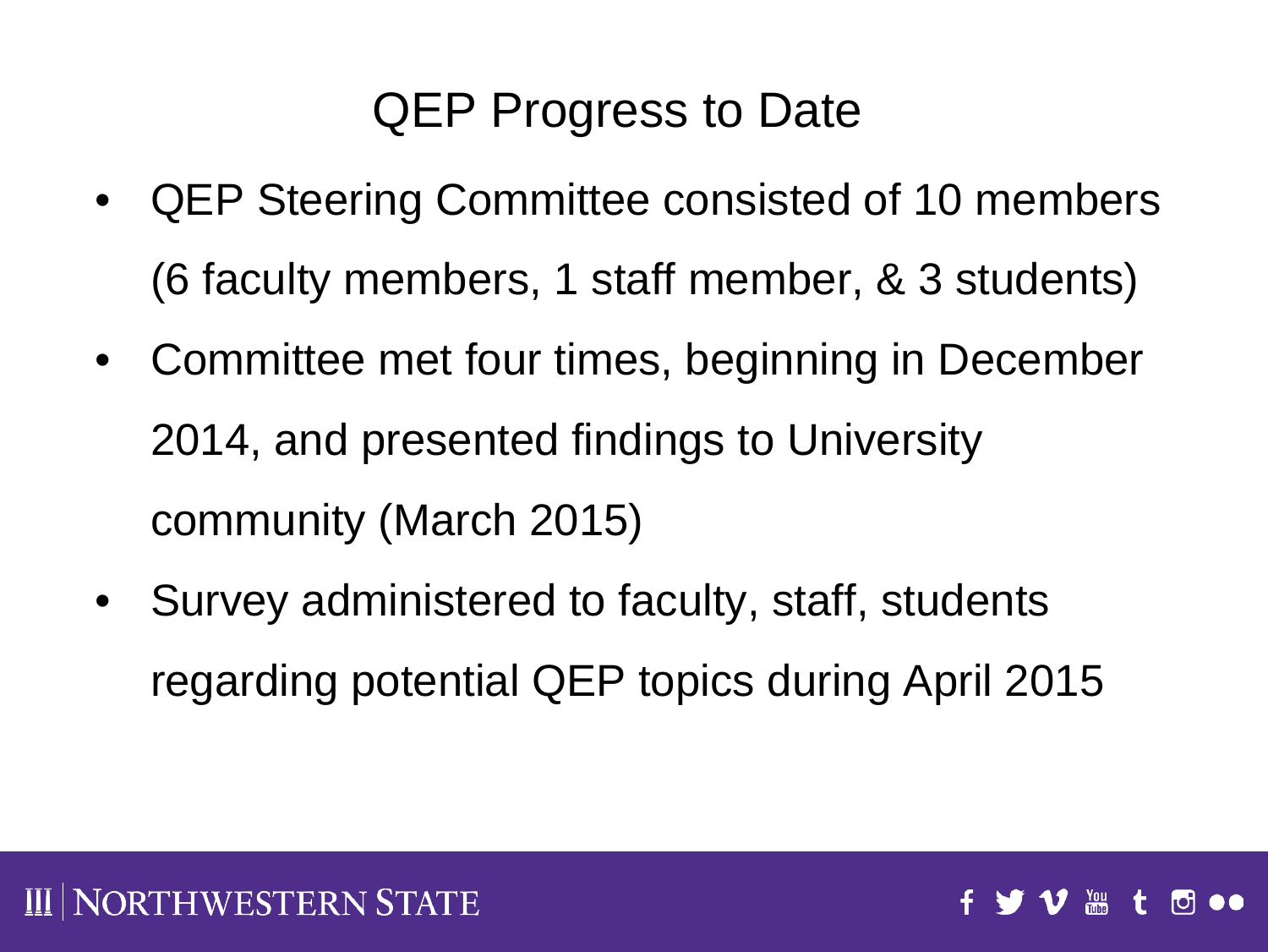#### QEP Application (Submitted December 2015)

- Design
- Summary
- Aligned to NSU mission and strategic framework
- Included SLOs, strategies, and budget
- Concerns



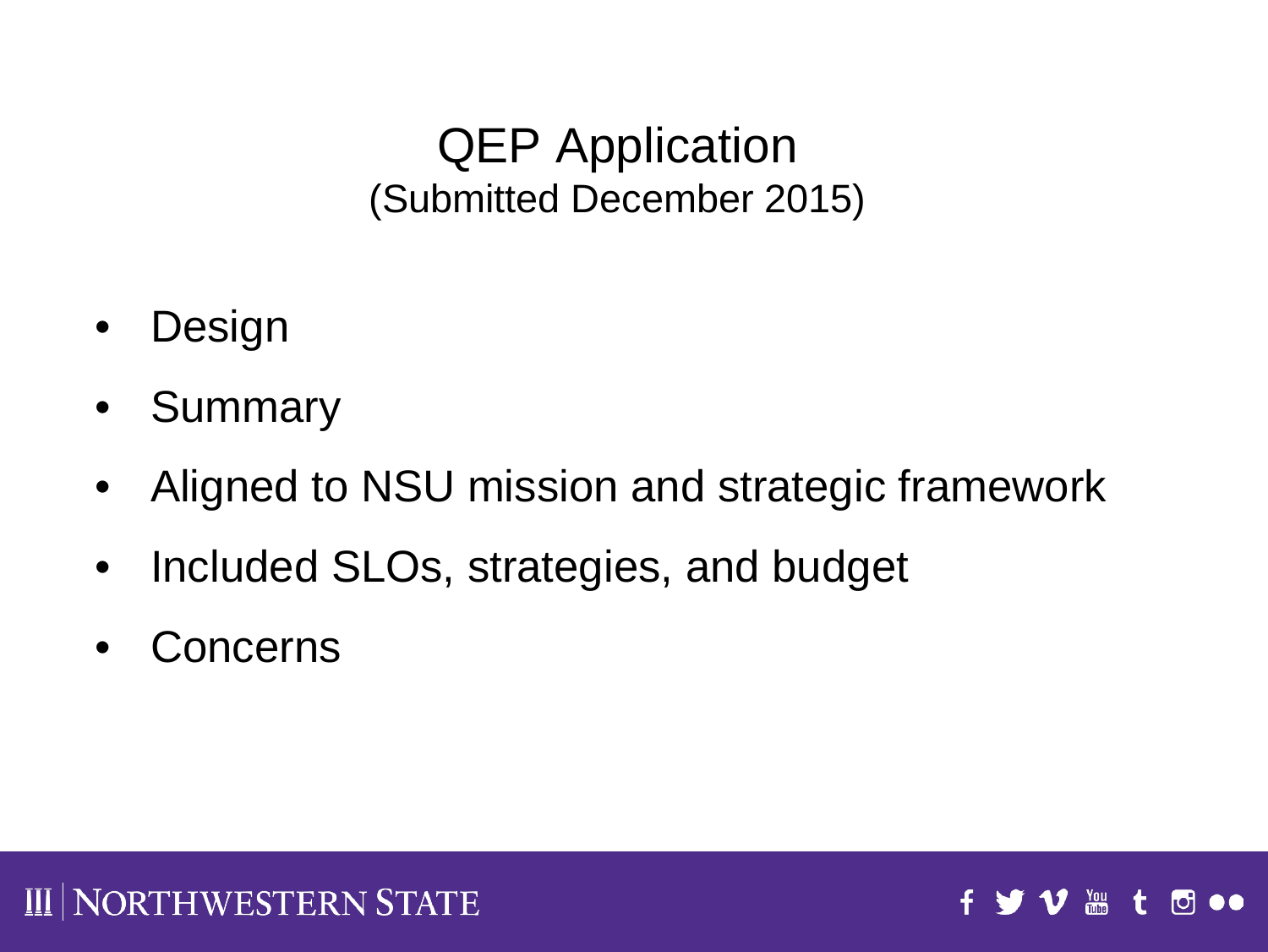## Critical Questions *What is a student-ready college?*



### *(A paradigm shift)*

**You** 

ГOi

#### *How do we make experiential education student-ready?*

#### I NORTHWESTERN STATE Ш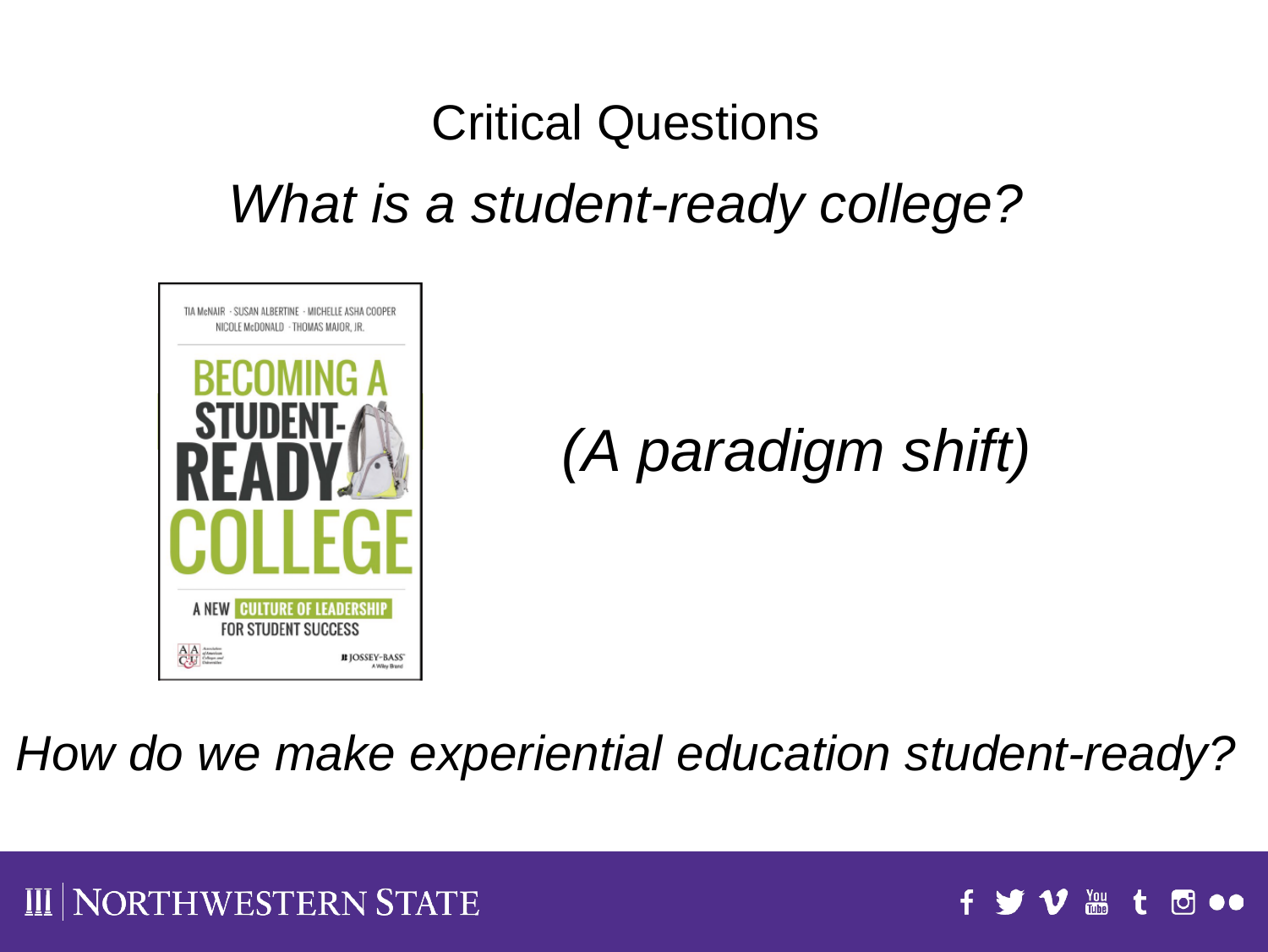*Utube Video: "I Choose C" (Job Interview)* <https://www.youtube.com/watch?v=dY2mRM4i6tY>



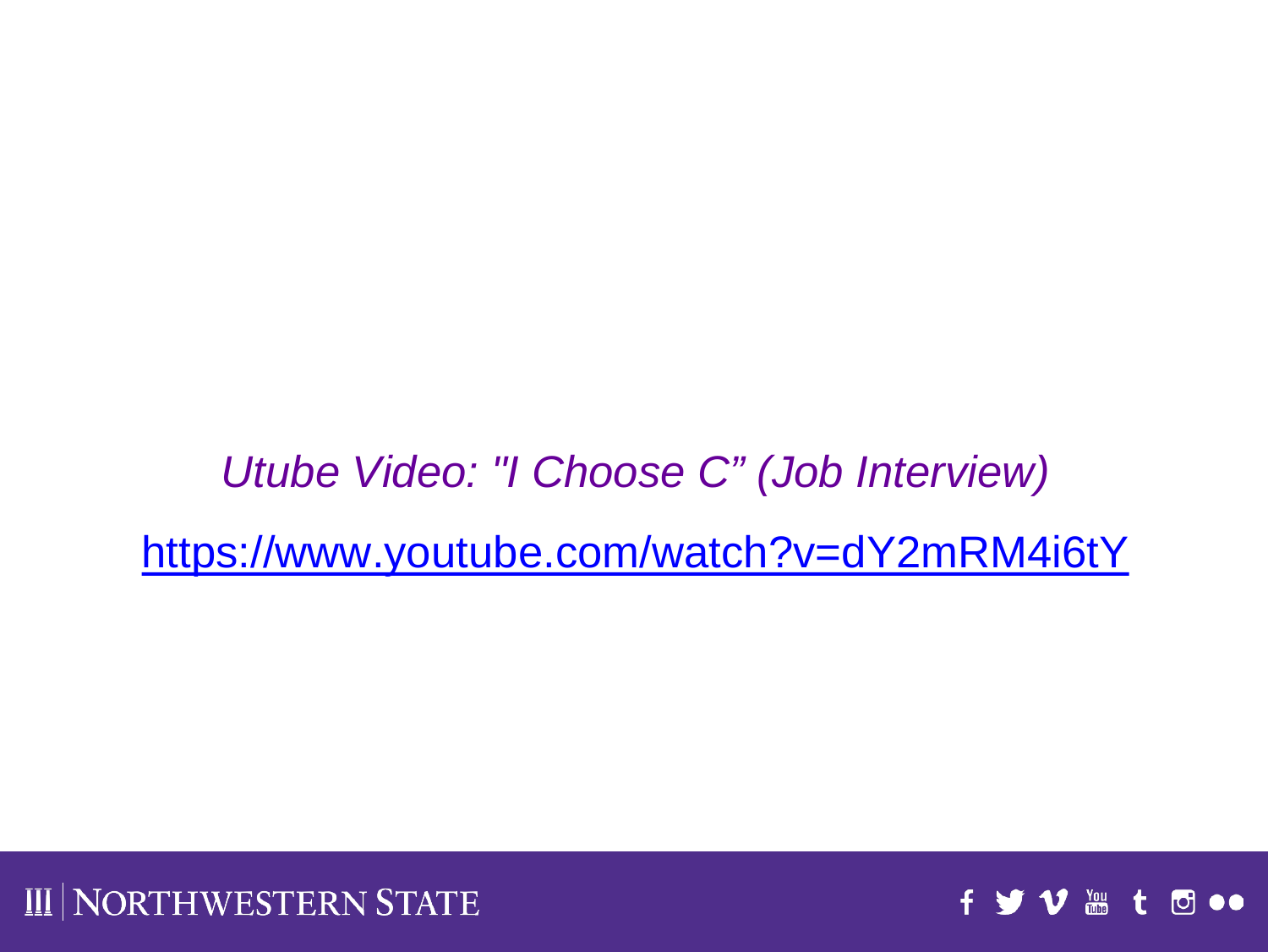#### "Learning through reflection on doing"





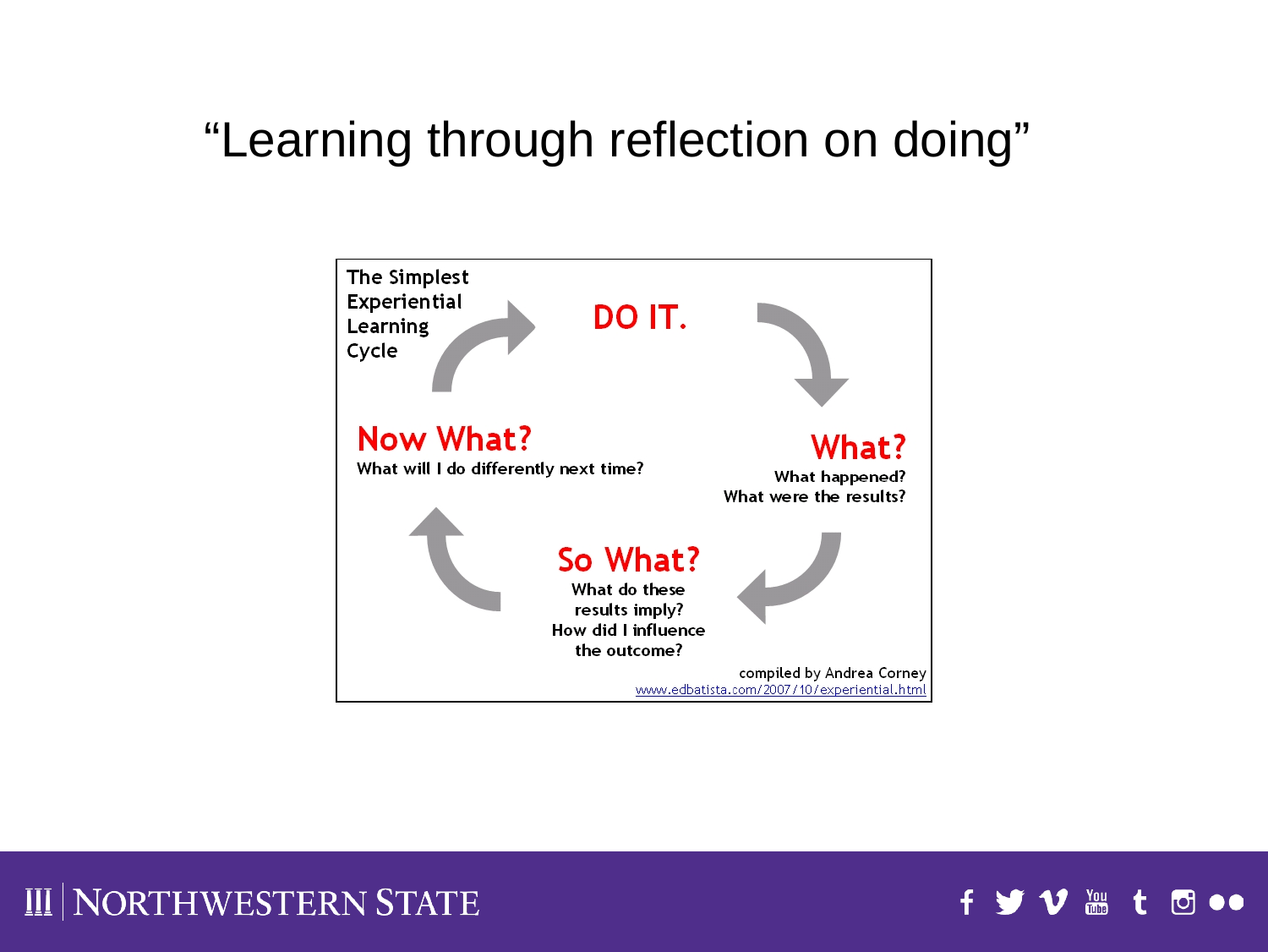



### High-Impact Practices

- First-Year Seminars & Experiences
- Common Intellectual Experiences
- Learning Communities
- Writing-Intensive Courses
- Collaborative Assignments & Projects
- Undergraduate Research
- Diversity/Global Learning
- Service Learning & Community-Based Learning
- **Internships**
- Capstone Courses & Projects

#### **III NORTHWESTERN STATE**

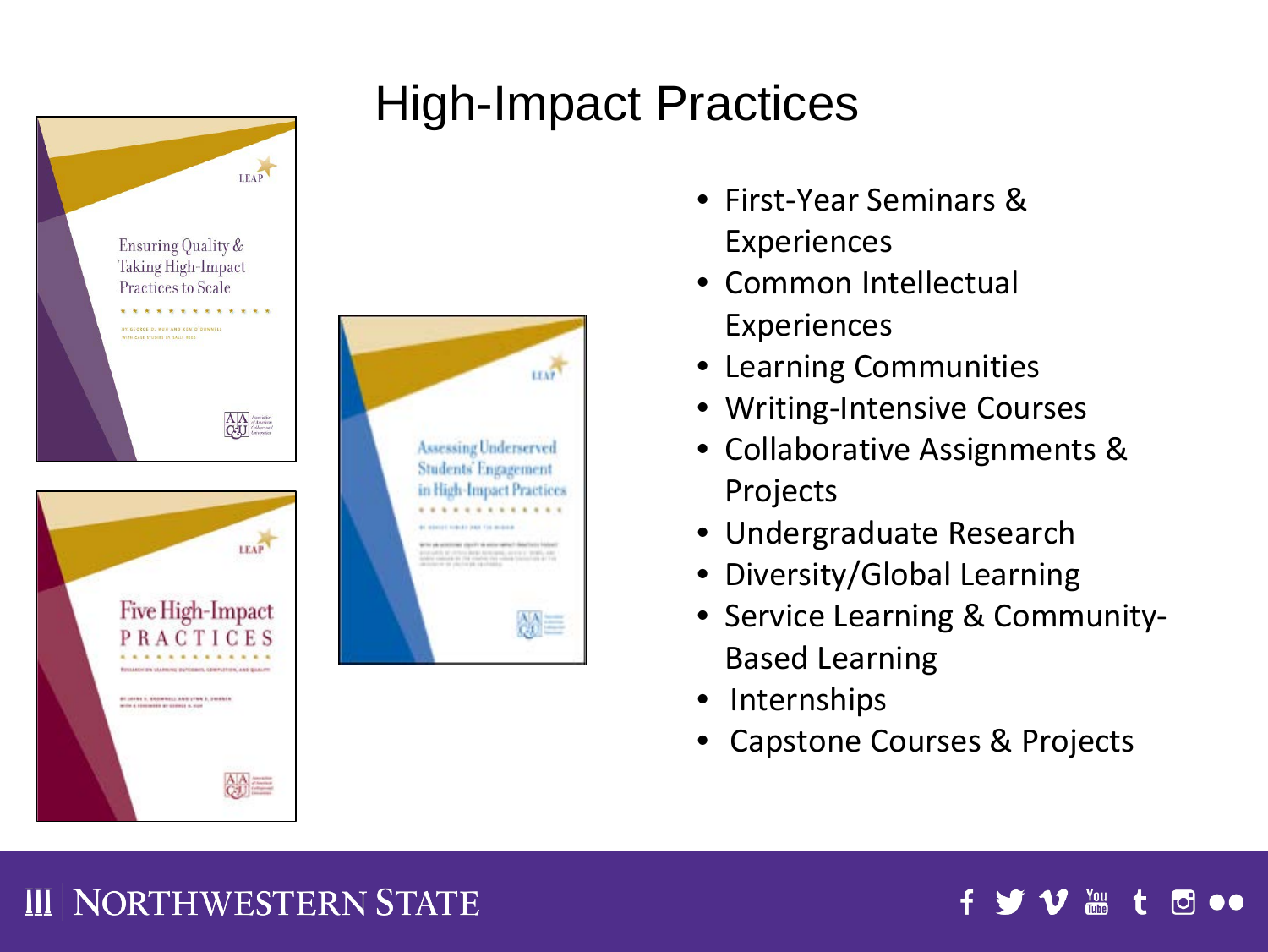### Eight Principles of Experiential Learning

- 1. Intention
- 2. Preparedness and Planning
- 3. Authenticity
- 4. Reflection
- 5. Orientation and Training
- 6. Monitoring and Continuous Improvement
- 7. Assessment and Evaluation
- 8. Acknowledgment

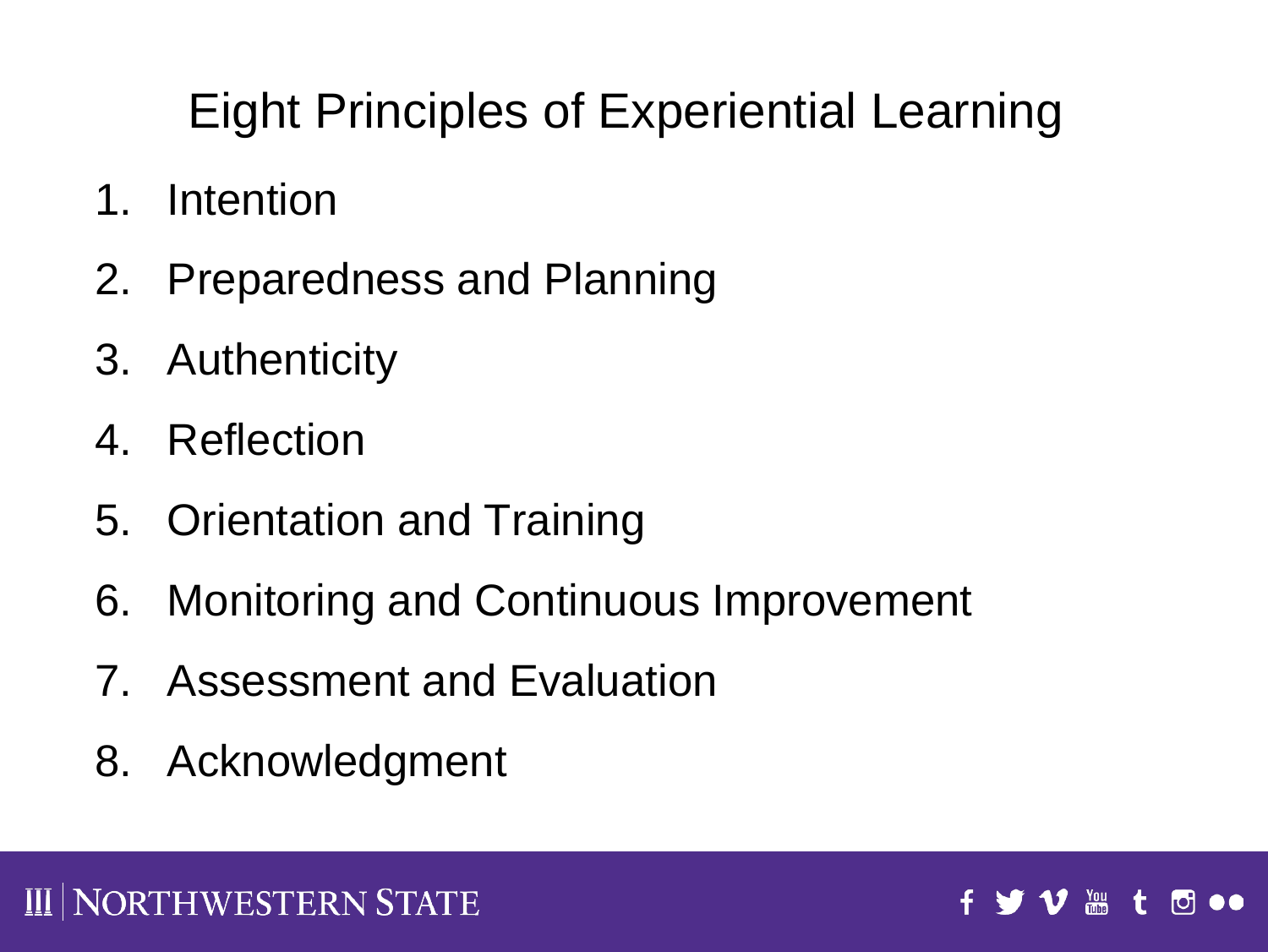### College Learning and Career Success

Key findings from survey among 400 employers and 613 college students (AAC&U, 2014)

*Employers: more likely to consider hiring recent college graduates who have completed an applied learning or project-based learning experience*

- *94% Internship/apprenticeship*
- *87% Senior thesis/project*
- *80% Collaborative research project*
- *69% Service learning project*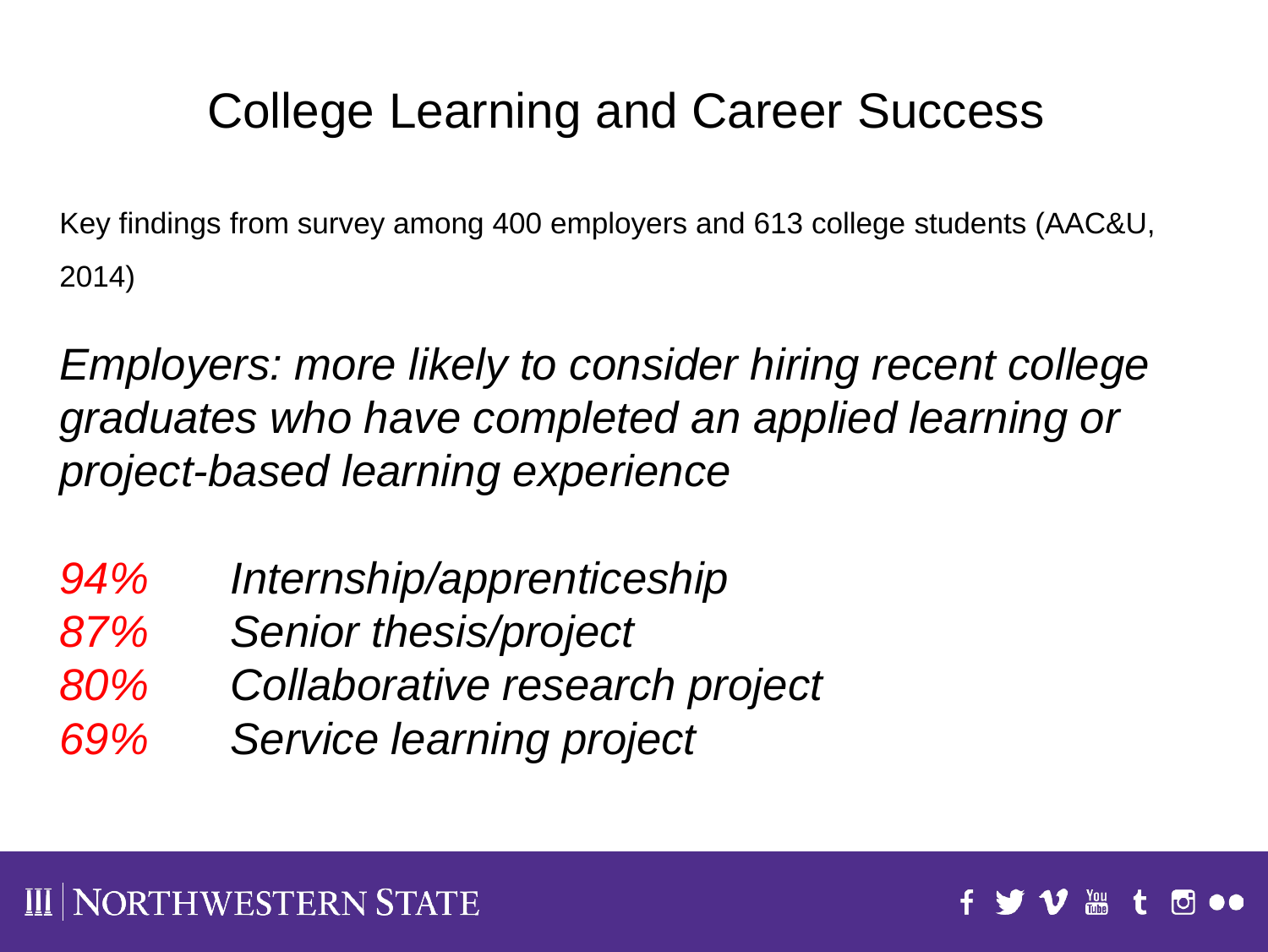#### **Attributes employers seek on a candidate's resume**

| <b>Attribute</b>                                                         | % of respondents |
|--------------------------------------------------------------------------|------------------|
| Leadership                                                               | 80.1%            |
| Ability to work as a team                                                | 78.9%            |
| <b>Written communication</b>                                             | 70.2%            |
| Problem-solving skills                                                   | 70.2%            |
| <b>Verbal communication skills</b>                                       | 68.9%            |
| Strong work ethic                                                        | 68.9%            |
| Initiative                                                               | 65.8%            |
| Analytical/quantitative skills                                           | 62.7%            |
| Flexibility/adaptability                                                 | 69.9%            |
| <b>Technical skills</b>                                                  | 59.6%            |
| Interpersonal skills                                                     | 58.4%            |
| <b>Computer skills</b>                                                   | 55.3%            |
| Source: Job Outlook 2016, National Association of Colleges and Employers |                  |

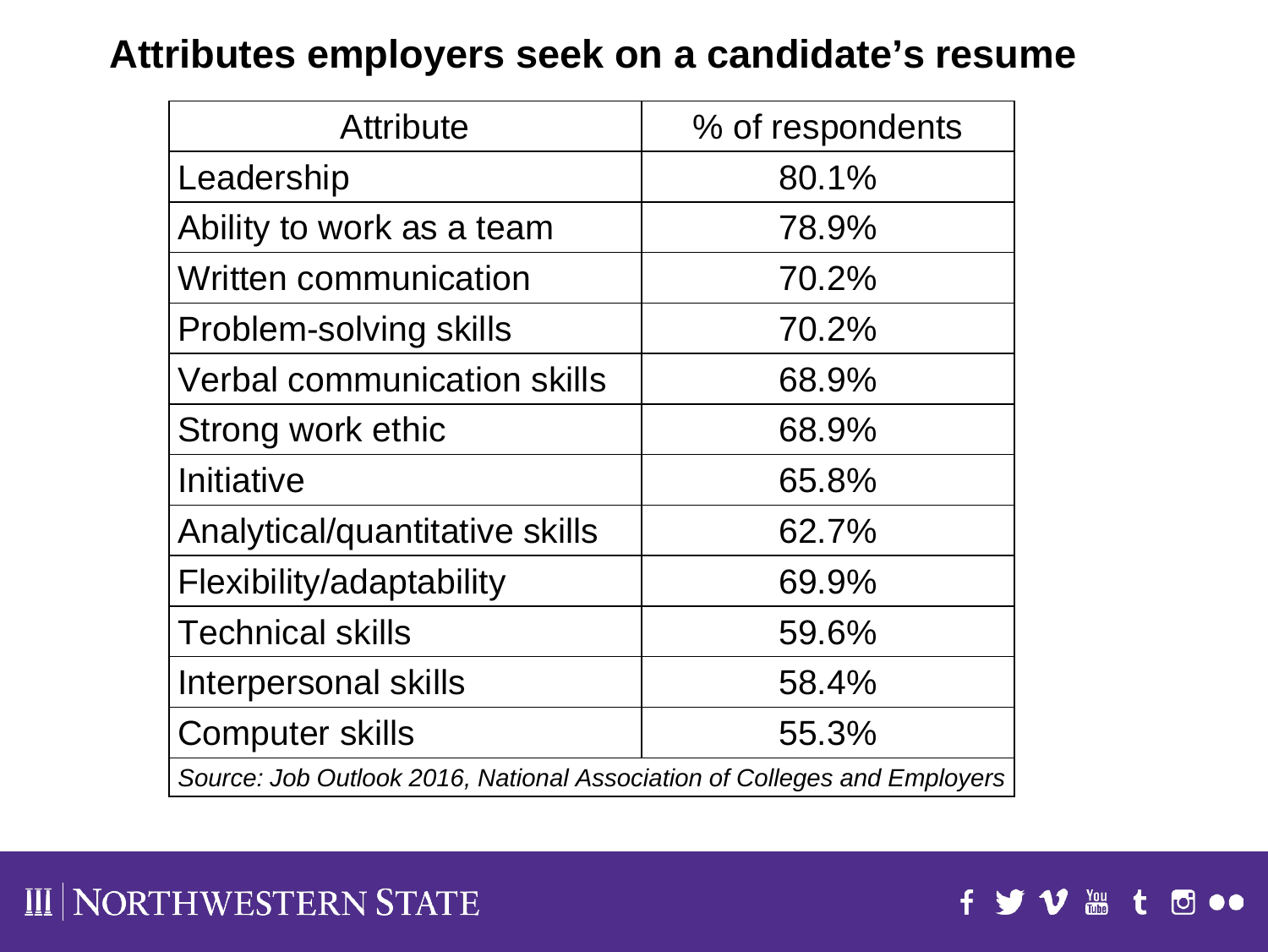### Feedback

*You will receive an email from Ms. Veronica Biscoe requesting your participation in a survey on Experiential Learning.* 

*Please respond. Your feedback is very important in determining NSU's QEP.*